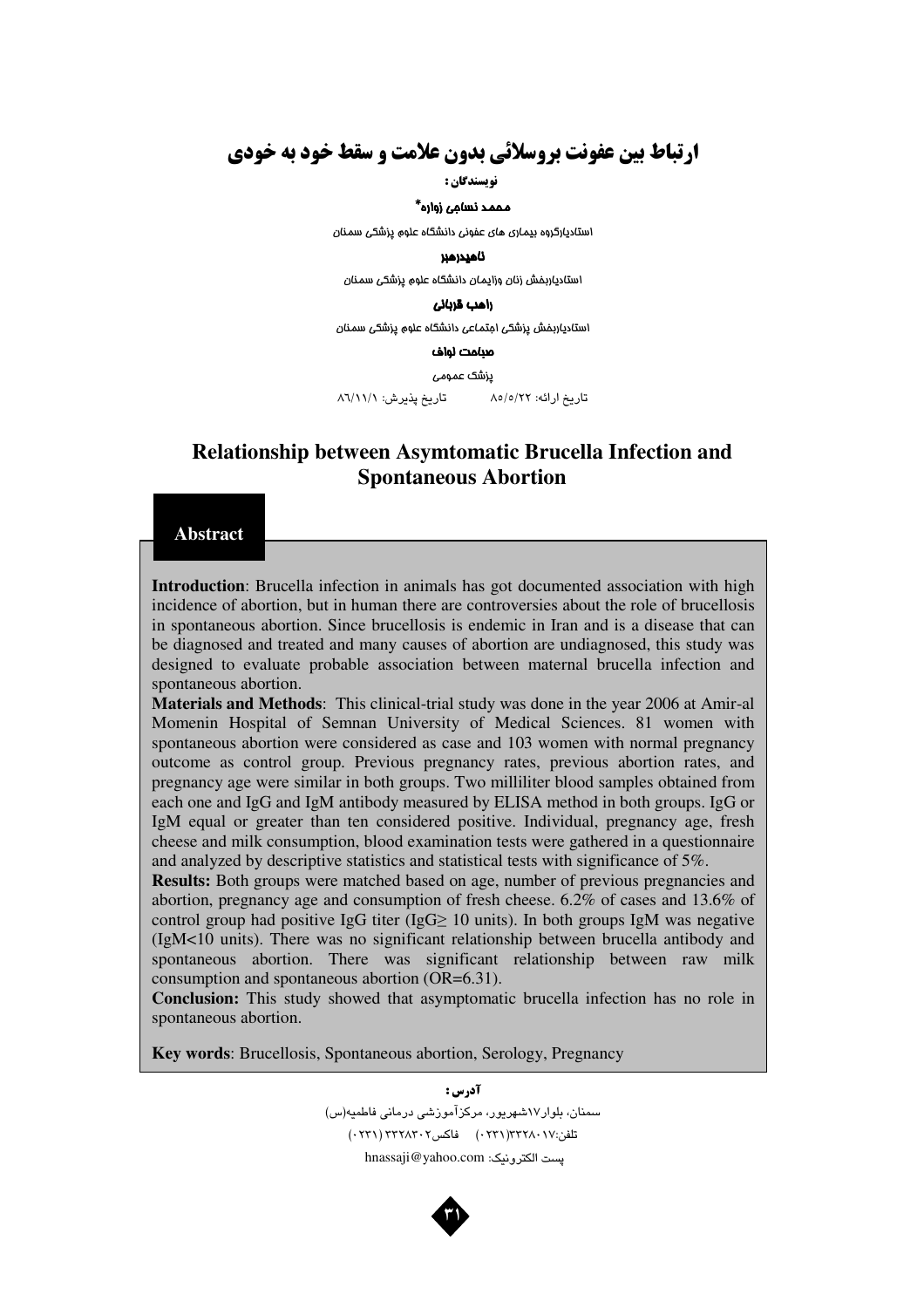مقدمه

سقط عبارت است از ختم حاملگی از هر طریق قبل از این که جنین به مرحله ای رسیده باشد که توانائی بقاء خارج از رحم را داشته باشد. معمولاً به ختم حاملگی قبل از ۲۰ هفتگی یا جنین با وزن کمتر از ٥٠٠ گرم سقط اطلاق می شود و در بعضی کشورها ۱۰۰۰ گرم را ملاک می دانند. چنانچه سقط بدون دخالت دارو یا وسیله ای صورت گیرد، سقط خود به خودی نام دارد. اکثر موارد سقط در سه ماهه اول صورت می گیرد (۱).

شايع ترين علت سقط اختلالات كروموزمى مى باشد. عوامل دیگر شامل: تعدادزایمان، سن پدرو مادر، بیماری های عفونی، بیماری های مزمن زمینه ای، اختلالات غددی، اختلالات ایمونولوژیک و ساختمانی می باشد (٢). درصد قابل توجهی از علل سقط هنوز نامشخص است. یکی از علل سقط عفونت ها است. تب ناشی از بیماری های عفونی می تواند باعث سقط شود. ولي بعضى از عفونت ها خود به خود می توانند ایجاد سقط کنند که در مواقع علامت دار و بدون علامت، این مشکل را ایجاد می کنند. از جمله عفونت های ذکر شده هرپس سیمپلکس، توكسوپلاسما، سىڧليس، سيتومگالوويروس، ليستريا، كلامىدياتراكوماتيس، مىكوپلاسماھومىنيس، اورە آپلاسما و گونو کوک است که چهار مورد آخری می توانند سبب سقط مكرر هم شوند. البته در مورد بعضي از اين عوامل اختلاف نظر وجود دارد (٣).

از علل سقط مكرر در حيوانات ابتلا به عفونت بروسلایی به خصوص بروسلا ابورتوس می باشد. در انسان هم بروسلوز می تواند به عنوان یک بیماری تب دار ایجاد سقط کند ولی هنوز مشخص نیست که آیا نسبت آن در مقایسه با بیماری های عفوني ديگر بيشتر است يا خير (٤).

بروسلوز بیماری مشترک بین انسان و حیوان است كه به طور مستقيم يا غير مستقيم از حيوانات به انسان منتقل می شود. این بیماری یک مشکل اصلی بهداشتی به خصوص در کشورهای جهان سوم است. این

بیماری هنوز در بسیاری از نقاط جهان از جمله خاورمیانه شایع است. راه های اصلی انتقال آن شامل تماس مستقيم با حيوان آلوده يا ترشحات آن، خوردن مواد آلوده لبنی و هوا می باشد (٥).

این بیماری در انسان می تواند از نوع بی علامت تا شکلهای شدید باشد. بیشتر موارد عفونت بروسلایی در مناطق بومی بدون علامت بوده که به وسیله بررسیهای سرولوژی مشخص می شود. گسترش این عفونت در بدن منتشر بوده و می تواند تمام اعضای انسانی را درگیر کند. در حیوانات این بیماری منجر به عفونت مزمن شده و یکی از اعضایی که ارگانیسم می تواند در آن جایگزین شود، دستگاه تولید مثل است که می تواند منجر به سقط و عقیمی شود. بروسلاابورتوس تمایل به ماده ای به نام اریتریتول دارد که در جفت حیوانات وجود دارد. احتمالاً سه نوع دیگر بروسلا ارتباطی با اریتریتول ندارند (٤).

گرچه در حیوانات نقش بروسلوز در ایجاد سقط ثابت شده است، ولی در انسان این امرثابت نشده است. با توجه به عدم وجود اریتریتول در جفت انسان، این ماده نقشی در جایگزینی بروسلا در جفت ندارد. ولي بروسلاها مي توانند در انسان باعث ايجاد آسیب در جفت شوند. بروسلوز در خانم های حامله می تواند بدون علامت بوده ولی با علامت های غیراختصاصی مثل ضعف و خستگی تظاهر کند که آن را به آبستنی نسبت دهند (٦).

تشخیص قطعی بروسلوز با جدا کردن باکتری می باشد. اما به علت مشکلاتی که در راه کشت وجود دارد بیشتر از سرولوژی استفاده می شود. روش رايج تست آگلوتيناسيون لوله ای است. اما تست اليزا دقت و حساسيت بيشترى دارد (٧).

در نواحی که بروسلاها به خصوص نوع ملی تنسیس شایع است، افزایش میزان سقط در خانم های بدون علامت دیده شده است. خانم های با



محمد نساجي زواره و همکاران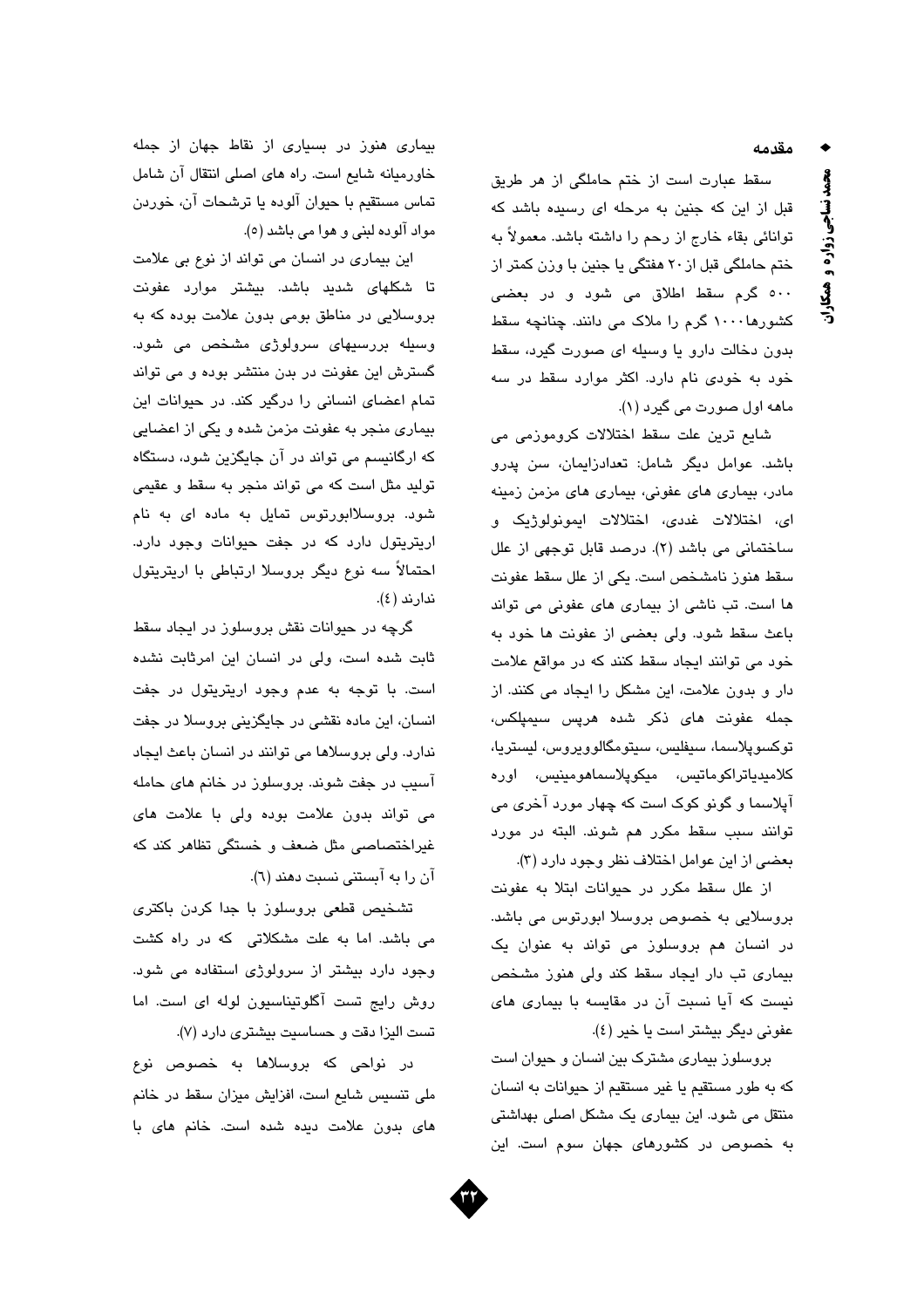تیتر ۱/۱٦۰ و بالاتر بیشتر از خانم های با سرولوژی منفی یا تیتر کمتر دچار سقط می شوند (۸).

با توجه به مطالب فوق و برخی مطالعات که در سال های اخیر صورت گرفته احتمال نقش عفونت بروسلائی بدون علامت در سقط مطرح شده است، ولی هنوز به مطالعات بیشتر نیاز است اگر چه مطالعات ذکرشده هم تاکید به بررسی بیشتردارند (٩-١٢). از طرف دیگر ایران یکی از مناطق اندمیک بروسلوز می باشد و در ایران نیز مطالعه ای در این زمينه منتشر نشده است. لذا اين مطالعه با هدف بررسی ارتباط سقط خود به خودی با عفونت بروسلايي طراحي و اجرا شده است.

# روش کار

این مطالعه کارآزمایی بالینی در سال ۱۳۸۰در بیمارستان امیرالمومنین(ع) وابسته به دانشگاه علوم پزشکی سمنان انجام شده است. ۸۱ نفرازخانم هائی که به علت سقط یعنی ختم حاملگی قبل از ۲۰ هفته در بخش زنان بسترى شده بودند وازنظر بالينى دليل خاصی جهت سقط آنهاوجود نداشت, به عنوان گروه مورد و ١٠٥ نفر از خانم هاى حامله اى كه سابقه سقط نداشتند و در حاملگی اخیر آنها نیز مشکلی وجود نداشت و جهت مراقبت های حین زایمان مراجعه کرده بودند، به عنوان گروه شاهد مورد مطالعه قرار گرفتند. زنانی که که طی مطالعه دچار سقط شدنه، از مطالعه حذف گردیدند. این دو گروه تا حد امکان از نظر سن (٤ ±سال)، تعداد زايمان قبلي و محل زندگی (شهر یا روستا) یا یکدیگر همگن شدند.

جهت انجام آزمایش بروسلوز ٢ سی سی خون از نمونه های مورد مطالعه گرفته و سرم آن جدا و سپس باروش اليزا IgM وIgG را جداگانه اندازه گیری گردید (۷).

 $IBL$  تيتر IgM و $I$ gG با استفاده از كيت شركت آلمان بیشتر از ۱۰ واحد به عنوان سرولوژی مثبت و ابتلا به عفونت بروسلایی در نظر گرفته شد.مشخصات فردی، اطلاعات مربوط به سن حاملگی و سابقه مصرف شیر نجوشیده و پنیر محلی و نتایج آزمایشات خون، در پرسشنامه جمع آوری شد. اطلاعات جمع آوری شده با استفاده از آمار توصيفي وآزمون هاي كلموگروف اسميرنوف، تي، من ویتنی، کای اسکوئر و همچنین رگرسیون لجستیک تحلیل داده ها در سطح معنی داری ٥٪ انجام شد.

### نتايج

در مقایسه ســن (۱/۸± ۲۱/۰ در گــروه مــورد در مقابل ۲۵/۷ ±٤/۰ در گروه شاهد)، تعداد حاملگی های قبله (۱/۲۰+۱/۲ در گسروه مسورد در مقابسل ۰/۰۲±۰/۷۵ در گروه شاهد) و تعداد سقط های قبلی، ۰/٤٧±۰/٢٢) در گروه مورد در مقابل ۰/٢٢ +۰/٥٨ در گروه شاهد) در دو گروه تفاوت معنی دار نبود. همان طور که در جدول ۱ دیده می شود ۸۰/۲٪ گروه مورد و ٨٣/٥٪ گروه شاهد سابقه سقط نداشتند.

٨١/٥٪ گروه مورد و ٨٣/٥٪ گروه شاهد سن حاملگی کمتـر از ۱۲ هفتـه داشــتند. دو گــروه از نظـر سن حاملگی همگن بودند (۹۸۹/۰=P) (جدول ۱).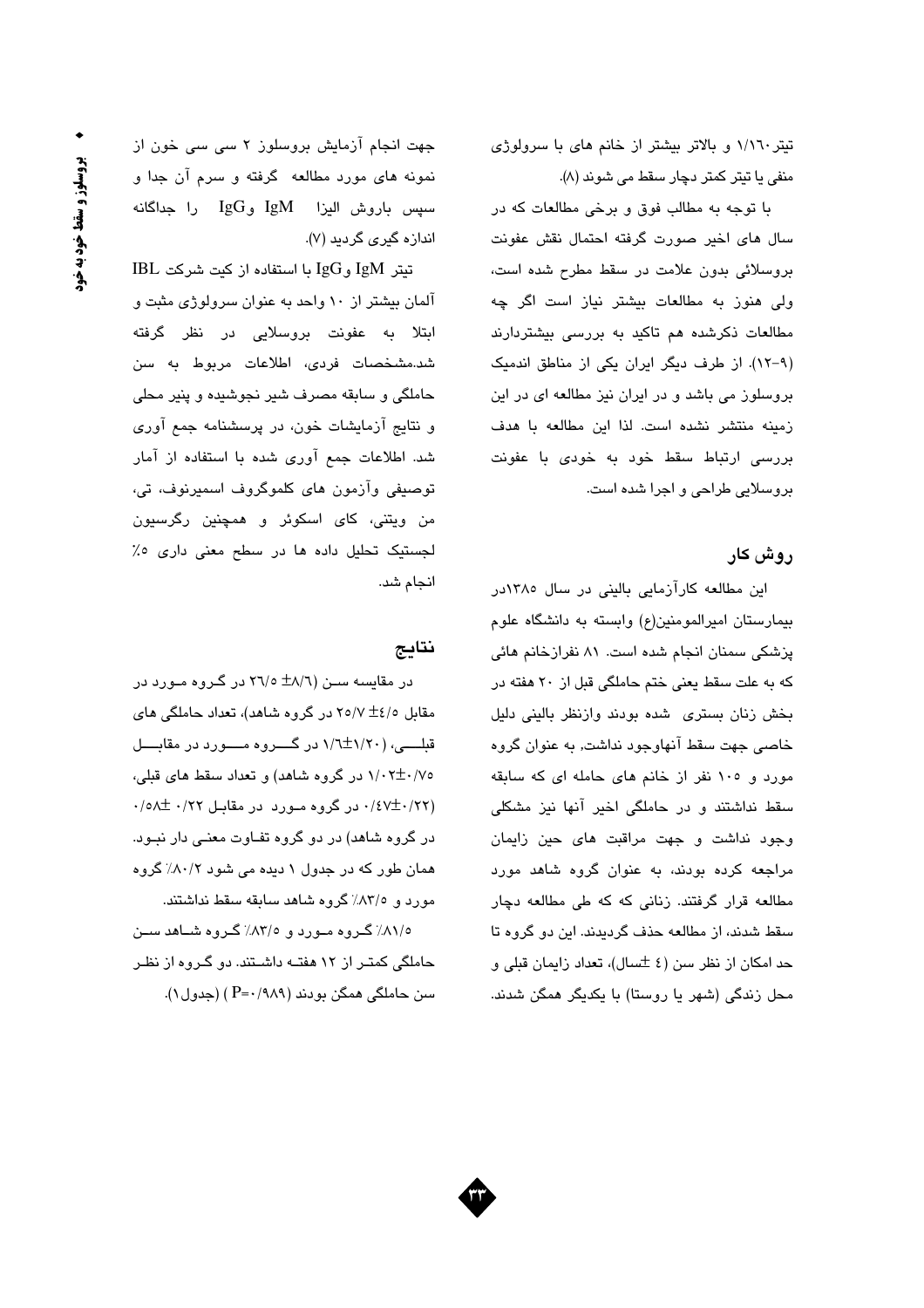| شاهد<br>سقط خود به خودی                                                                                                 |                       |  |
|-------------------------------------------------------------------------------------------------------------------------|-----------------------|--|
|                                                                                                                         | گِروههای مورد مطالعه  |  |
| P-Value<br>تعداد<br>تعداد<br>درصد<br>درصد                                                                               | متغيرها               |  |
|                                                                                                                         | تعداد سقط قبلى        |  |
| $\Lambda \Upsilon / \circ$<br>$\Lambda \cdot / \Upsilon$<br>$\wedge$<br>٦٥<br>$\bullet$                                 |                       |  |
| $\cdot/\cdot\cdot$<br>17/7<br>$\lambda \tau$<br>V/T<br>١٤<br>١                                                          |                       |  |
| $\mathbf{Y}/\mathbf{0}$<br>1/9<br>۲<br>۲<br>۲                                                                           |                       |  |
| 1/9<br>۲<br>$\cdot/\cdot$<br>٣<br>$\bullet$                                                                             |                       |  |
|                                                                                                                         | سن حاملگی (هفته)      |  |
| $\cdot$ / $\vee\tau\wedge$<br>$\Lambda \Upsilon / \circ$<br>$\wedge$<br>٦٦<br>$\Lambda\Lambda/\circ$                    | کمتر از ۱۲            |  |
| 17/0<br>$\mathcal{N}$<br>$\lambda/\circ$<br>۱٥                                                                          | ۱۲ و بیشتر            |  |
|                                                                                                                         | سابقه مصرف پنیرمحلی   |  |
| $\cdot/\cdot\cdot$ $\mathsf{Y}$<br>$Y\Lambda/Y$<br>۲۹<br>$\mathsf{r}\mathsf{v}/$<br>$\mathbf{r}$ .<br>$\qquad \qquad +$ |                       |  |
| $V\setminus/\Lambda$<br>٧٤<br>75<br>$\circ \wedge$<br>$\qquad \qquad -$                                                 |                       |  |
|                                                                                                                         | سابقه مصرف شيرنجوشيده |  |
| $\cdot/\cdot\cdot$ ٩<br>1/9<br>$\frac{1}{2}$<br>۲<br>٩<br>$\qquad \qquad +$                                             |                       |  |
| $9\lambda/3$<br>$\lambda\lambda/9$<br>۷۲<br>$\backslash \cdot \backslash$                                               |                       |  |

جدول ۱- مشخصات خانمهای گروه سقط (۸۱) خودبه خودی و گروه شاهد (۱۰۰) در مطالعه بررسی ارتباط بین عفونت

پروسلائي بدون علامت و سقط خود په خودې

٣٧٪ گروه مورد و ٢٨/٢٪ گروه شياهد سيانقه مصرف پنیر محلی داشتند که تفاوت معنی دارنبود (جدول۱). ۱۱/۱٪ گروه مورد و ۱/۹٪ گروه شاهد سابقه مصرف شير نجوشيده داشتند كـه تفـاوت  $(P = \cdot / \cdot 9)$  معنی دار بود (۹ $P = \cdot / \cdot 9$ ). IgG در گروه مورد ۷/۰۱-۷۴۰م و در گروه شاهد ٦/٥٧ ±٥/٩٥ بود كـه تفـاوت معنى دار نبـود IgG .(P=٠/٥١٨) از بين ١٩ نفري كـه سـرولوژي مثبت داشتند در گروه مورد (٥) نفـر ١٥/٢+/٢٧/٨ در گروه شاهد (١٤نفر) ٩/١٥ ±١٩/٤بوده است.

تمام افراد دو گروه شاهد و مورد IgM کمتر از ۱۰ داشـتتد. IgM در گـروه مـورد ۱/۱۷±۲/٤۲ و در گـروه شاهد ١/١٤ + ٢/٤١ مورد كه تفاوت معنى دار نبور.

دو گروه از نظرسابقه مصرف شیر نجوشیده با یکدیگر تفاوت داشتند، کـه از رگرسـیون لجسـتیک برای تحلیل داده هــا اسـتفاده شــد. بــا وارد کــردن متغیر وضعیت فرد از نظرسقط خود به خودی (کد ۱ برای افراد با سقط خود به خــودی و کــد ٠ بــرای افراد شاهد) به عنوان متغير وابسته و ساير متغیرهای ذکر شده به عنبوان متغییر مسیتقل، فقط برای وضعیت مصرف شیر نجوشیده اثر معنے دار  $(CR = 7/7)$  (OR=7) (حدول ۲).

جدول ۲– تحلیل رگرسیون لجستیک داده های ارتباط عفونت بروسلایی و سقط خودبه خودی در مطالعه بررسی ارتباط بین عفونت بروسلائي بدون علامت و سقط خود به خودي

| فاصله اطمينان ٩٥٪<br>$OR_{y}$ برای | نسبت شانس Odds<br>Ratio (OR) | ضريب<br>همبستگی (R) | P-Value                                  | خطای معیار        | ضريب<br>رگرسیونβ          | متغيرها                              |
|------------------------------------|------------------------------|---------------------|------------------------------------------|-------------------|---------------------------|--------------------------------------|
| $\overline{\phantom{a}}$           | $\overline{\phantom{m}}$     | -                   | $\cdot$ / $\cdot$ $\tau$ $\wedge$ $\tau$ | ه ۱/۰             | $- \cdot / \tau \epsilon$ | ضريب ثابت                            |
| $\gamma/\tau-\tau$ ./ $\gamma$     | ۱/۳۱                         | $\cdot$ /17         | $\cdot/\cdot \tau \cdot \Lambda$         | $\cdot/\vee\cdot$ | ۱/Λ٤                      | *وضعيت فرد ازنظر<br>مصرف شير نجوشيده |

\* کد ۱ برای مصرف کنندگان شیر نجوشیده وکد ۰ برای کسانی که شیرجوشیده مصرف نمی کردند.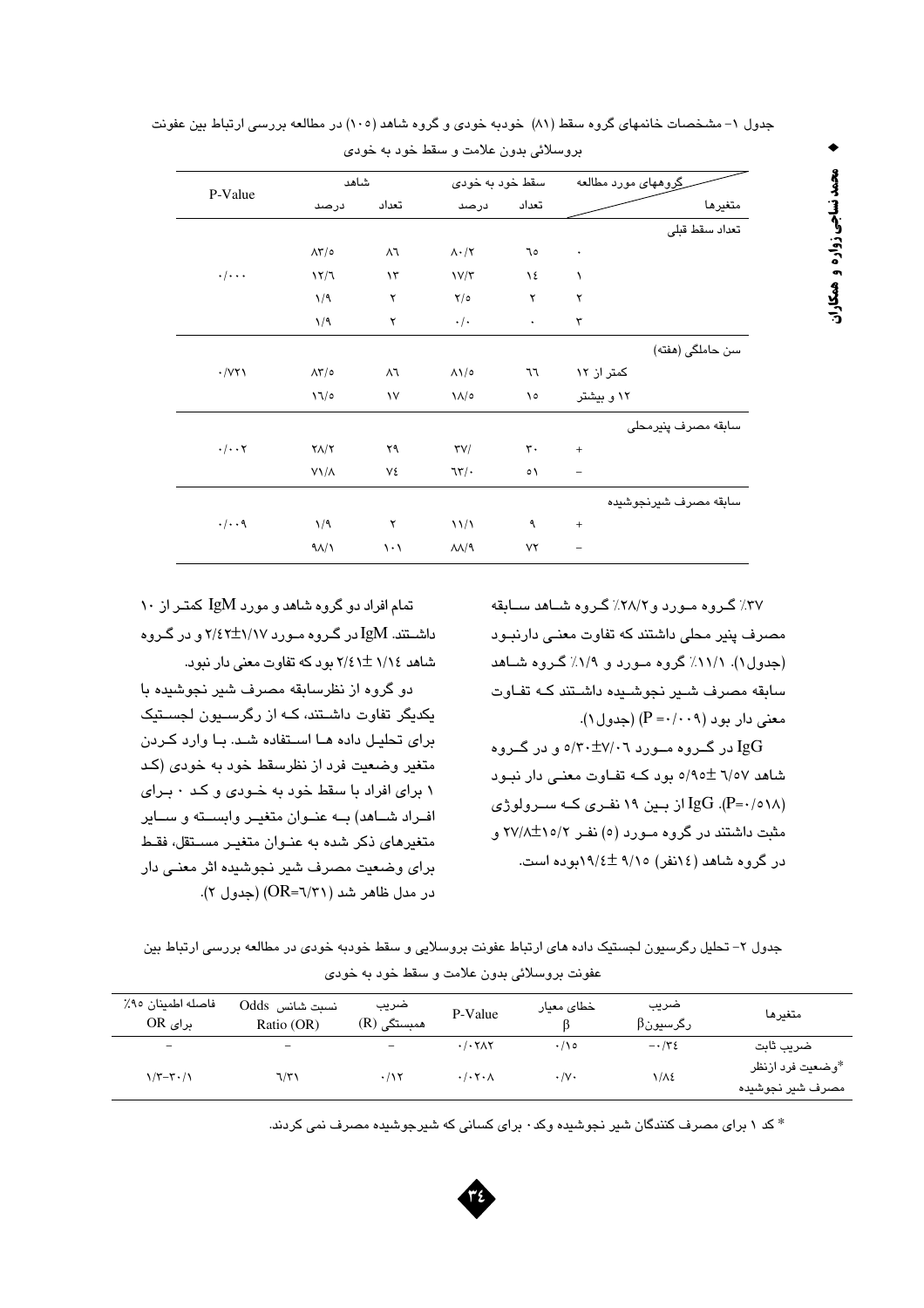به این معنی که شـانس زنـان بـا سـقط خـود بـه خودي براي داشتن سابقه مثبت مصرف شير جوشیدہ ٦/٣١ برابر زنان شاهد مے باشد. لـذا بـا توجه به جدول ۲ ارتباط معنی داری بین سـقط خـود به خودي و عفونت بروسلايي ديده نشد.

### ىحث

یکی از عوامل موثر در ایجاد سقط های خودی به خود عفونت ها می باشند که با علامت یا بدون ایجاد علامت، می توانند سقط ایجاد کنند. نقش تعدادی از عوامل عفونی در ایجاد سقط ثابت شده است ولی نقش عوامل ديگر مورد بحث است(١).

بروسلوز یک عامل مشخص سقط در حیوانات است اما این که در انسان هم بتواند سقط بیشتر از عفونت های باکتریال دیگر ایجاد کند مورد بحث است، گر چه در سال های اخیر مطالعات نشان داده اند که هم بروسلوز علامت دار و هم عفونت بروسلایی بدون علامت می تواند در ایجاد سقط خودبه خودي نقش داشته باشد (١١).

در این مطالعه که گروه مورد و شاهد از نظر بسیاری عوامل از جمله سن، تعداد حاملگی قبلی، سن حاملگی و تعداد سقط قبلی همگن بودند، تفاوت معنی داري از نظر ميزان مثبت بودن دوآنتي بادي IgM وIgG در دو گروه دچار سقط خود به خودی و افراد بدون سقط دیده نشد. در مورد IgM که در مراحل اولیه عفونت بالا رفته و در ماه دوم به حداکثر می رسد و مدت ها می تواند تیتر آن بالا بماند، در تمام افراد دو گروه تیتر IgM کمتر از ۱۰ واحد بود و مورد مثبتی دیده نشد. در مورد  $\rm{IgG}$  که معمولا" نشانه وجود عفونت مزمن می باشد، در گروه مورد ٦/٢٪ خانم ها (پنج نفر) و در گروه شاهد ١٣/٦٪ (١٤ذق) بيشتر يا مساوى ١٠ داشتند كه میزان موارد مثبت در گروه کنترل بیشتر بود، اما تفاوت معنی داری بین دو گروه دیده نشد. یافته های فوق دال بر این است که عفونت بدون علامت حاد یا مزمن بروسلایی، که با سرولوژی مثبت مشخص می شود، احتمالا" نقشی در سقط خود به خودی ندارد.

بر خلاف این یافته، در مطالعه ای در کویت که با روش الیزا و میکروآگلوتیناسیون صورت گرفت، ۷٪ خانم های دچار سقط دارای سرولوژی مثبت بودند و تیتر IgM و $\log$  به طور معنی داری در این خانم ها بیشتر از گروه کنترل بود که ارتباط احتمالی را نشان می دهد (١٠).

در مطالعه ای در هندوستان هم که اندازه گیری آنتی بادی به روش های مختلف (به جز الیزا) صورت گرفت، ٦/٤٦٪ از خانم های با سقط خود به خودی سرولوژی مثبت داشتند و آنها ارتباط بین عفونت بروسلايي و سقط را مطرح كردند (١٣).

در مطالعه ای در آفریقای جنوبی که بر خانمهای دچارسقط خود به خودی و بدون علامت بالینی بروسلوز صورت گرفت، ٤٪ بیماران سرولوژی مثبت منطبق با عفونت مزمن بروسلا (IgG مثبت) داشتند و در هيچ يک عفونت حاد (IgM مثبت) ديده نشد و آنها نتيجه گرفتند كه عفونت بروسلايي بدون علامت باعث افزايش سقط نمي شود (٩).

در مطالعه ای در عربستان که باروش STA انجام شد، میزان سقط در خانم های با تیتر بالای ۲٫۱٫<sup>۱</sup> د) ۱۷/۲٪ و با تبیتر کمتر از ۲٫۱/<sup>۱</sup> /۷/۷٪ بود، که تفاوت معنی داری را نشان داد (P<0.04) (١٢).

از دیگر نتایج مطالعه حاضرارتباط معنی دار سقط خود به خودی با سابقه مصرف شیر نجوشیده بود (OR=٦/٣١). در کویت ٢١٪ خانم های دچار سقط سابقه مصرف شیر خام را داشتند (١٠). مصرف شیر نجوشیده به عنوان یکی از علل احتمالی سقط خود به خودی نیاز به مطالعه بیشتر دارد.

اکثر مطالعاتی که ارتباط بین سقط خود به خودی و ابتلا به عفونت بروسلایی را نشان داده اند، از روش های غیر از الیزا استفاده کرده اند، در حالی که در مطالعه حاضر از الیزا که حساسیت و دقت بیشتری دارد، استفاده گردید که این ارتباط دیده نشد. بنابراین احتمال این که سرولوژی های مثبت در مطالعات دیگر مواردی از مثبت کاذب باشد، وجود

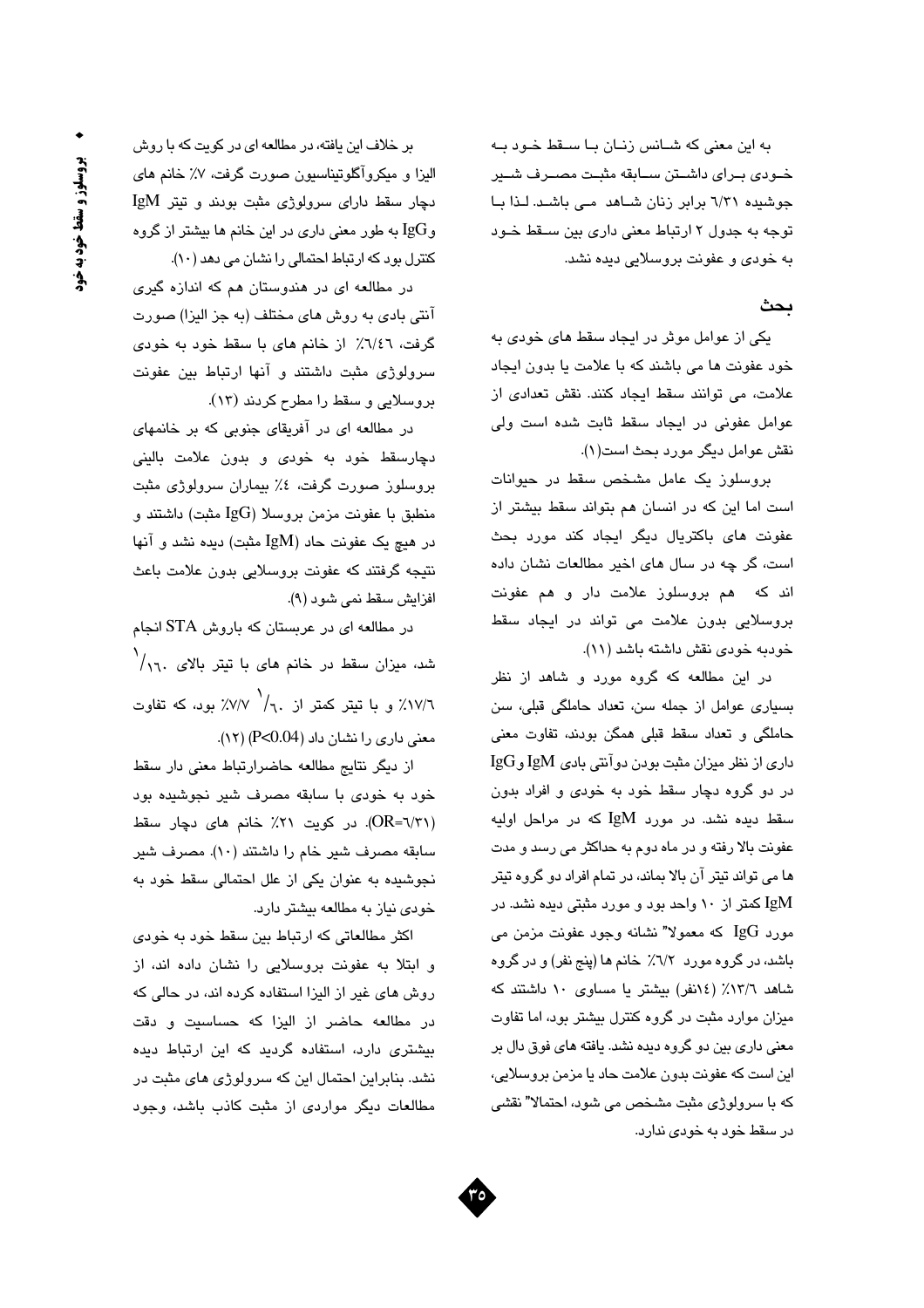دارد. به هرحال مطالعه ای با تعداد نمونه بیشتر و با روش اليزا توصيه مي شود.

# نتىجە گىرى

بر اساس این مطالعه نتیجه گرفته شد میزان سرولوژی مثبت علیه بروسلا در خانمهای دچار سقط بیشتر از گروه کنترل بود. بنابراین عفونت بروسلايي بدون علامت احتمالا نقشى در سقط ندارد.

به هرحال مطالعه ای با تعداد نمونه بیشتر و با روش اليزا توصيه مي شود.

## تشکر و قدردانی

بدین وسیله از معاونت و شورای محترم پژوهشی دانشگاه علوم پزشکی سمنان که در انجام این تحقیق حمايت مالي نمودند، تشکر و قدرداني مي شود.

خلاصه

مقدمه: ارتباط بروسلوز با سقط خود به خودی در حیوانات اثبات شده در صورتی که هنوز ارتباط شناخته شده ای بین بروسلوز و سقط در انسان گزارش نشده است. با توجه به اندمیک بودن بیماری و شیوع بالای بروسلوز در ایران و قابل تشخیص و درمان بودن بیماری و نیز نامشخص بودن علل سقط در بسیاری از خانم ها، اين مطالعه با هدف بررسي ارتباط احتمالي سقط خودبه خودي وعفونت بروسلايي طراحي و اجرا شده است.

روش کار: این مطالعه کارآزمایی بالینی در سال ۱۳۸۰ در بیمارستان امیرالمومنین (ع) وابسته به دانشگاه علوم پزشکی سمنان انجام شده است. ۸۱ زن با سقط خودبه خودی به عنوان گروه مورد و ۱۰۳زن با حاملگی طبیعی به عنوان گروه شاهد انتخاب شدند. دو گروه ازنظر تعداد حاملگی قبلی، تعداد سقط قبلی و سن حاملگی با هم همگن بودند. ۲ سی سی خون از هر نفر گرفته و سرم آن جدا وسپس تیتر IgG و IgM در هر دو گروه به روش الیزا اندازه گیری شد. تیتر IgG یا IgM بیشتر یا مساوی۱۰ واحد به عنوان سرولوژی مثبت تلقی شد. مشخصات فردی، اطلاعات مربوط به سن حاملگی، سابقه مصرف شیر نجوشیده و پنیر محلی و نتایج آزمایشات خون، در پرسشنامه جمع آوری شد. اطلاعات جمع آوری شده با استفاده از آمار توصیفی و آزمونهای کلموگروف اسمپرنوف، تی، من ویتنی، کای اسکوئر و همچنین رگرسیون لجستیک تحلیل داده ها در سطح معنی داری ۵٪ انجام شد.

<mark>نتایج</mark>: از نظر سنی دو گروه تفاوت معنی داری نداشتند. همچنین دو گروه از نظر تعداد حاملگی قبلی، تعداد سقط قبلی، سن حاملگی وسابقه مصرف پنیر محلی همگن بودند. ٦/٢٪ خانم های باسقط خود به خودی و١٣/٦٪ خانم های گروه شاهد IgG بیشتر یا مساوی۱۰ واحد داشتند. تمام خانم های دو گروه سرولوژی IgM منفی داشتند. بین ابتلا به بروسلوز و بروز سقط ارتباط معنی دار نبود، اما بین ابتلا به بروسلوز و مصرف شیر نجوشیده ارتباط معنی دار دیده شب.

**نتيجه گير**ي: يافته ها نشان مي دهد، ابتلا به عفونت بروسلايي بدون علامت عاملي جهت ايجاد سقط نمي ىاشد.

<mark>کلمات کلىد</mark>ى: بروسلون، سقط خود به خودى، سرولوژى، حاملگ*ى*